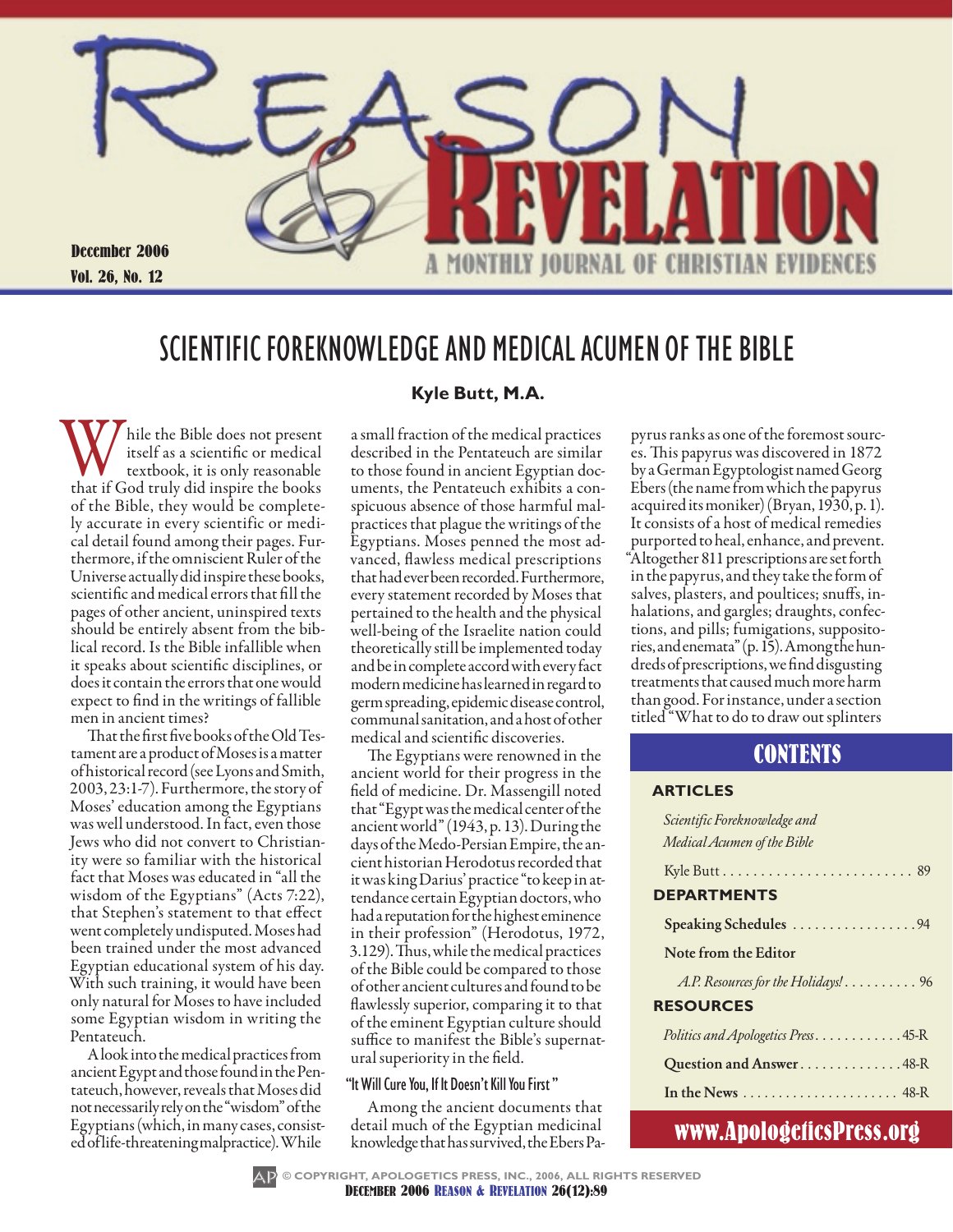in the flesh," a remedy is prescribed consisting of "worm blood, mole, and donkey dung" (p. 73). [NOTE: Doctors S.I. Mc-Millen and David Stern note that dung "is loaded with tetanus spores" and "a simple splinter often resulted in a gruesome death from lockjaw (2000, p. 10).] Remedies to help heal skin diseases included such prescriptions as: "A hog's tooth, cat's dung, dog's dung, aau-of-samu-oil, berries-of-the-xet-plant, pound and apply as poultice" (Bryan*,* 1930, p. 92). Various other ingredients for the plethora of remedies concocted included "dried excrement of a child" (p. 98), "hog dung" (p. 115), and "a farmer's urine" (p. 131). One recipe to prevent hair growth included lizard dung and the blood from a cow, donkey, pig, dog, and stag (p. 102). While it must be noted that some of the Egyptian medicine was helpful, the harmful remedies and ingredients cast a sickening shadow of untrustworthiness on the entire Egyptian endeavor as viewed by the modern reader.

### As S.E. Massengill stated:

The early Egyptian physicians made considerable use of drugs. Their drugs were of the kind usually found in early civilizations; a few effective remedies lost in a mass of substances of purely superstitious origin. They used opium, squill, and other vegetable substances, but also excrement and urine. It is said that the urine of a faithful wife was with them effective in the treatment of sore eyes (1943, p. 15).

In addition, it seems that the Egyptians were among the first to present the idea of "good and laudable pus" (McMillen and Stern, 2000, p. 10). Due to the mistaken idea that infection was good and the puss that resulted from it was a welcomed effect, "well-meaning doctors killed millions by deliberately infecting their wounds" (p. 10). Needless to say, the modern-day reader would not want to be a patient in an ancient Egyptian clinic!

### Prescriptions in the Pentateuch

The first five books of the Old Testament, admittedly, are not devoted to the enumeration of medical prescriptions. They are not ancient medical textbooks. These books do, however, contain numerous regulations for sanitation, quarantine, and other medical procedures that were to govern the daily lives of the Israelite nation. Missing entirely from the pages of these writings are the harmful remedies and ingredients prescribed by other ancient civilizations. In fact, the Pentateuch exhibits an understanding of germs and disease that the "modern" medical community did not grasp until relatively recently.

### Germs, Labor Fever, and Biblical Sanitation

In 1847, an obstetrician named Ignaz Semmelweis was the director of a hospital ward in Vienna, Austria. Many pregnant women checked into his ward, but

**Reason & Revelation** is published monthly by Apologetics Press, Inc. Periodicals postage paid at Montgomery, AL. **Postmaster**: Send address changes to **Reason & Revelation, 230 Landmark Dr., Montgomery, AL 36117; issn:[1542-0922] usps# 023415**.

**Reason & Revelation** is a non-profit, tax-exempt work dedicated to the defense of New Testament Christianity. Copyright © 2006. All rights reserved.

| Editor:             |                                                |
|---------------------|------------------------------------------------|
| Dave Miller, Ph.D.* | (*Communication, Southern Illinois University) |

### **Annual Subscription Rates:**

| <b>Domestic</b>           |
|---------------------------|
| Domestic Bulk             |
| $(5 + to same address)$   |
| Canada & Overseas Airmail |
|                           |

#### **General inquiries, changes of address, or international callers:**

| Phone: | $(334)$ 272-8558 |
|--------|------------------|
| Fax:   | (334) 270-2002   |

**Orders:**

| Phone: | $(800)$ 234-8558 |
|--------|------------------|
| Fax:   | (800) 234-2882   |

**On-line** Web store/catalog, subscription order/renewal form, current issues, archives, and other information (all orders processed on a secure server):

**URL:** www.ApologeticsPress.org<br>**F-mail:** mail@ApologeticsPress.org **E-mail**: mail@ApologeticsPress.org

**Discovery—Scripture & Science for Kids** is a sister publication for children. For more information, please contact our offices or visit the *Discovery* Web site at:

**URL**: www.DiscoveryMagazine.com

18% of those women never checked out. One out of every six that received treatment in Semmelweis' ward died of labor fever (Nuland, 2003, p. 31). Autopsies revealed pus under their skin, in their chest cavities, in their eye sockets, etc. Semmelweis was distraught over the mortality rate in his ward, and other hospital wards like it all over Europe. Nuland noted that Australia, the Americas, Britain, Ireland, and practically every other nation that had established a hospital suffered a similar mortality rate (pp. 41- 43). If a woman delivered a baby using a midwife, then the death rate fell to only about 3%. Yet if she chose to use the most advanced medical knowledge and facilities of the day, her chance of dying skyrocketed immensely!

Semmelweis had tried everything to curb the carnage. He turned all the women on their sides in hopes that the death rate would drop, but with no results. He thought maybe the bell that the priest rang late in the evenings scared the women. So, he made the priest enter silently, yet without any drop in death rates.

As he contemplated his dilemma, he watched young medical students perform their routine tasks. Each day the students would perform autopsies on the dead mothers. Then they would rinse their hands in a bowl of bloody water, wipe them off on a common, shared towel, and immediately begin internal examinations of the still-living women (Mc-Millen and Stern, 2000, pp. 17-26). Nuland commented concerning the practice: "Because there seemed no reason for them to wash their hands, except superficially, or change their clothing before coming to the First Division, they did neither" (p. 100). As a twenty-first-century observer, one is appalled to think that such practices actually took place only 150 years ago in institutes of what was at the time "modern technology." What doctor in his right mind would touch a dead person and then perform examinations on living patients—without first employing some sort of minimal hygienic practices intended to kill germs? But to Europeans in the middle-nineteenth-century, germs were virtually a foreign concept. They never had seen a germ, much less been able to predict its destructive potential. According to many of their most prevalent theories, disease was caused by "atmospheric conditions" or "cosmic telluric influences."

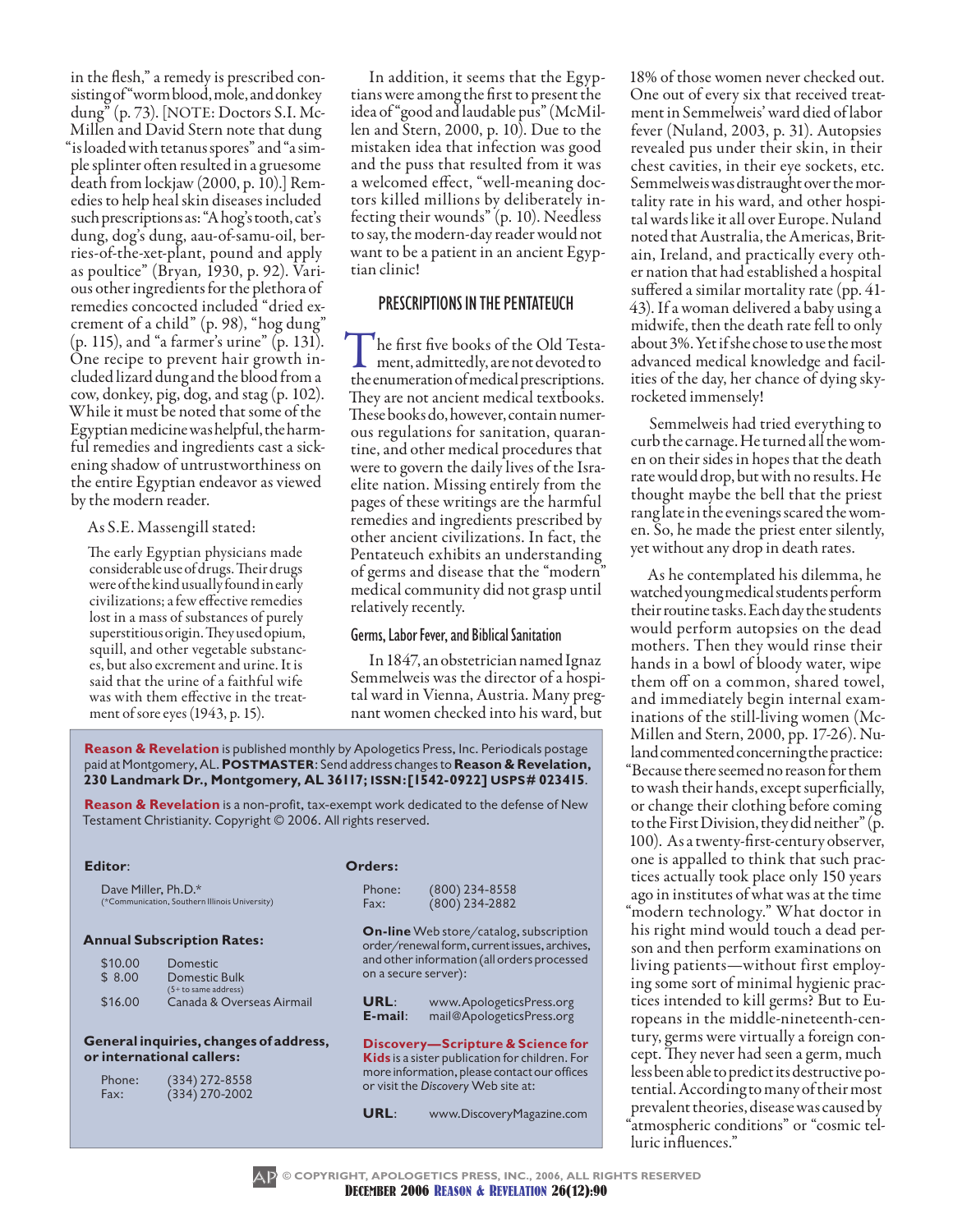Semmelweis ordered everyone in his ward to wash his or her hands thoroughly in a chlorine solution after every examination. In three months, the death rate fell from 18% to 1%. Semmelweis had made an amazing discovery. On the inside cover flap of a book about Semmelweis, written by medical doctor and historian Sherwin Nuland, the text reads:

Ignác Semmelweis is remembered for the now-commonplace notion that doctors must wash their hands before examining patients. In mid-nineteenthcentury Vienna, this was a subversive idea. With deaths from childbed fever exploding, Semmelweis discovered that doctors themselves were spreading the disease (2003).

Had Semmeliweis made a groundbreaking discovery, or is it possible that he simply "rediscovered" what had been known in some circles for many years? Almost 3,300 years before Semmelweis lived, Moses had written: "He who touches the dead body of anyone shall be unclean seven days. He shall purify himself with the water on the third day and on the seventh day; then he will be clean. But if he does not purify himself on the third day and on the seventh day, he will not be clean" (Numbers 19:11-12). Germs were no new discovery in 1847; the biblical text recorded measures to check their spread as far back as approximately 1500 B.C.

### The Water of Purification

Also germane to this discussion is the composition of the "water of purification" listed in Numbers 19. When Old Testament instructions are compared to the New Testament explanations for those actions, it becomes clear that some of the ancient injunctions were primarily symbolic in nature. For instance, when the Passover Lamb was eaten, none of its bones was to be broken. This symbolized the sacrifice of Christ, Whose side was pierced, yet even in death escaped the usual practice of having His legs broken (John 19:31-37).

With the presence of such symbolism in the Old Testament, it is important that we do not overlook Old Testament instructions that were pragmatic in value and that testify to a Master Mind behind the writing of the Law. One such directive is found in Numbers 19, where the Israelites were instructed to prepare the "water of purification" that was to be used to wash any person who had touched a dead body.

At first glance, the water of purification sounds like a hodge-podge of superstitious potion-making that included the ashes of a red heifer, hyssop, cedar wood, and scarlet. But this formula was the farthest thing from a symbolic potion intended to "ward off evil spirits." On the contrary, the recipe for the water of purification stands today as a wonderful example of the Bible's brilliance, since the recipe is nothing less than a procedure to produce an antibacterial soap.

When we look at the ingredients individually, we begin to see the value of each. First, consider the ashes of this mixture. As most school children know, the pioneers in this country could not go to the nearest supermarket and buy their favorite personal hygiene products. If they needed soap or shampoo, they made it themselves. Under such situations, they concocted various recipes for soap. One of the most oft'-produced types of soap was lye soap. Practically anyone today can easily obtain a recipe for lye soap via a quick search of the Internet (see "Soapmaking," n.d.). The various lye-soap recipes reveal that, to obtain lye, water often is poured through ashes. The water retrieved from pouring it through the ashes contained a concentration of lye. Lye, in high concentrations, is very caustic and irritating to the skin. It is, in fact, one of the main ingredients in many modern chemical mixtures used to unclog drains. In more diluted concentrations, it can be used as an excellent exfoliate and cleansing agent. Many companies today still produce lye soaps. Amazingly, Moses instructed the Israelites to prepare a mixture that would have included lye mixed in a diluted solution.

Furthermore, consider that hyssop was also added to the "water of purification." Hyssop contains the antiseptic thymol, the same ingredient that we find today in some brands of mouthwash (Mc-Millen and Stern, 2000, p. 24). Hyssop oil continues to be a popular "healing oil," and actually is quite expensive. In listing the benefits of hyssop, one author noted: "Once used for purifying temples and cleansing lepers, the leaves contain an antiseptic, antiviral oil. A mold that produces penicillin grows on the leaves. An infusion is taken as a sedative expectorant for flu, bronchitis, and phlegm" (see "Hyssop," n.d.).

Other ingredients in the "water of purification" also stand out as having beneficial properties. The oil from the cedar

wood in the mixture most likely maintained numerous salutary properties. One resource dealing with various essential oils noted: "Cedar wood has long been used for storage cabinets because of its ability to repel insects and prevent decay. In oil form, applied to humans, it is an antiseptic, astringent, expectorant (removes mucus from respiratory system), anti-fungal, sedative and insecticide" ("Spa Essential Oils," 2005). Another source, more specifically dealing with the beneficial properties of cedar, explained:

Cedar leaves and twigs are in fact rich in vitamin C, and it was their effectiveness in preventing or treating scurvy that led to the tree's being called arbor vitae or tree of life. In addition, recent research has shown that extracts prepared from either *Thuja occidentalis* or *Thuja plicata* [types of oriental cedar— KB] do in fact have antiviral, anti-inflammatory, and antibacterial properties. A group of German researchers reported in 2002 that an extract prepared from cedar leaf, alcohol, and water inhibits the reproduction of influenza virus type A, while a team of researchers in Japan found that an extract of Western red cedar was effective in treating eczema (Frey, n.d).

It is interesting to note that this information about the beneficial properties of ingredients such as cedar, hyssop, and lye in the water of purification is not coming from Bible-based sources. Most of it comes from studies that have been done through cosmetic and therapeutic research.

Finally, the Israelites were instructed to toss into the mix "scarlet," which most likely was scarlet wool (see Hebrews 9:19). Adding wool fibers to the concoction would have made the mixture the "ancient equivalent of Lava'soap," since the small fibers would require more scrubbing to remove (McMillen and Stern, p. 25).

Thousands of years before any formal studies were done to see what type of cleaning methods were the most effective, millennia before American pioneers concocted their lye solutions, and ages before our most advanced medical students knew a thing about germ theory, Moses instructed the Israelites to prepare an amazingly effective mixture for soap, that, if used in medical facilities (like hospitals in Vienna), would have saved literally thousands of lives. Furthermore, Moses' instructions were not obscurely hidden and pulled out of context as proof text for the medical accuracy of the Bible. The entire 19<sup>th</sup> chapter of Numbers

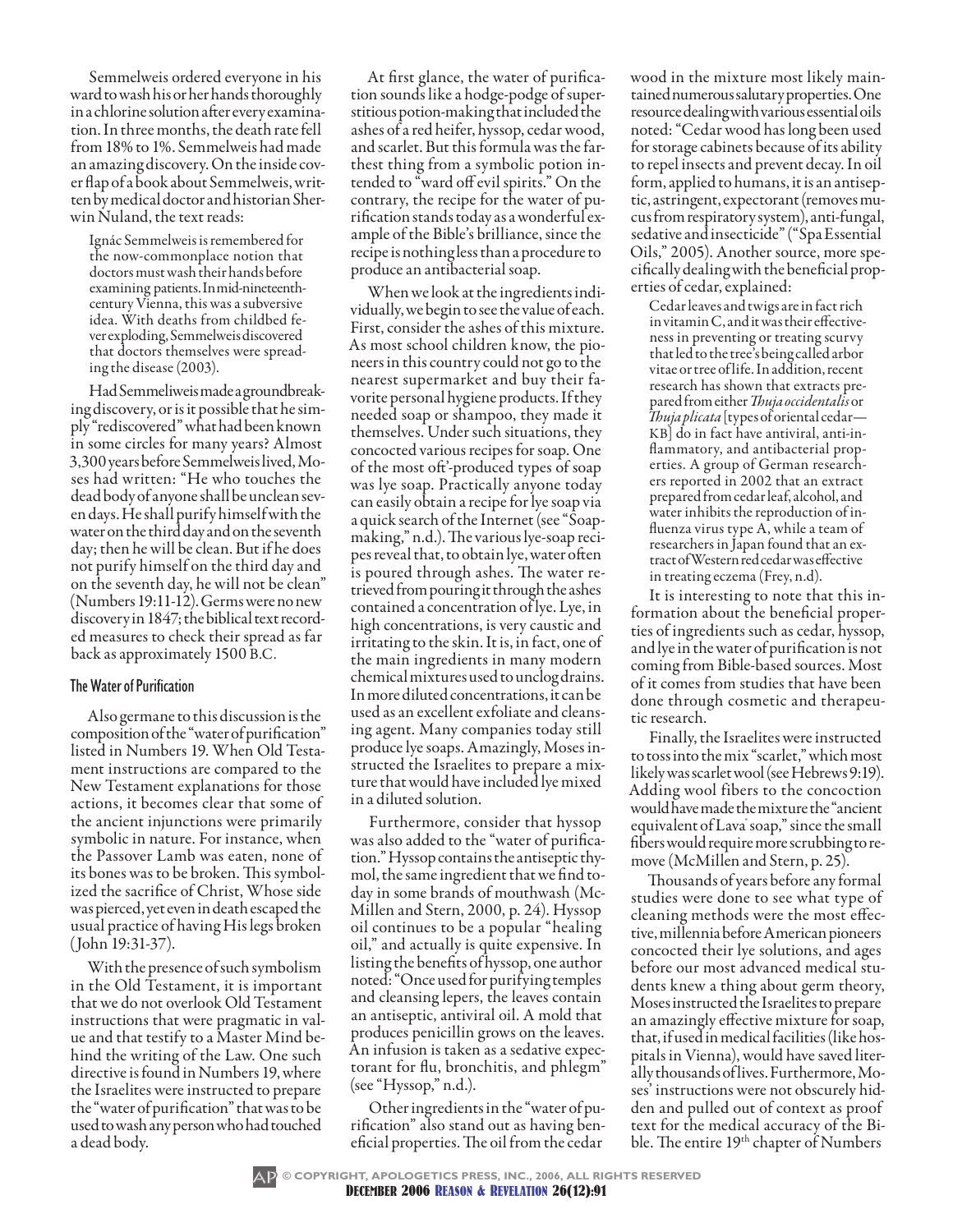belabors the recipe for the water of purification as well as the proper procedure for its use. The Israelites had known these procedures and used them for years exactly as Moses had commanded.

### **Ouarantine**

Moses detailed measures to prevent the spread of germs from dead bodies to living humans long before such was understood and prescribed in modern medicine. But the Old Testament added another extremely beneficial practice to the field of medicine in its detailed descriptions of maladies for which living individuals should be quarantined. The book of Leviticus lists a plethora of diseases and ways in which an Israelite might come in contact with germs. Those with such diseases as leprosy were instructed to "dwell alone…outside the camp" (Leviticus 13:46). If and when a diseased individual did get close to those who were not diseased, he was instructed to "cover his mustache, and cry, 'Unclean! Unclean!'" (13:45). It is of interest that the covering of one's mustache would prevent spit and spray from the mouth of the individual to pass freely through the air, much like the covering of one's mouth during a cough or sneeze.

Concerning such quarantine practices, S.E. Massengill wrote in his book *A* 

In the prevention of disease, however, the ancient Hebrews made real progress. The teachings of Moses, as embodied in the Priestly Code of the Old Testament, contain two clear conceptions of modern sanitation—the importance of cleanliness and the possibility of controlling epidemic disease by isolation and quarantine (1943, p. 252).

In regard to the understanding of contagion implied in the quarantine rules in the Old Testament, McGrew noted in the *Encyclopedia of Medical History*: "The idea of contagion was foreign to the classic medical tradition and found no place in the voluminous Hippocratic writings. The Old Testament, however, is a rich source for contagionist sentiment, especially in regard to leprosy and venereal disease" (1985, pp. 77-78). Here again, the Old Testament exhibits amazingly accurate medical knowledge that surpasses any known human ingenuity available at the time of its writing.

### Blood: The Liquid of Life

Blood always has been a curious substance whose vast mysteries and capabil-

ities have yet to be fully explored. Doctors in the twenty-first century transfuse it, draw it, separate it, package it, store it, ship it, and sell it. And, although modern-day scientists have not uncovered completely all of the wonders of blood, they have discovered that it is the key to life. Without this "liquid of life," humans and animals would have no way to circulate the necessary oxygen and proteins that their bodies need in order to survive and reproduce. Hemoglobin found in red blood cells carries oxygen to the brain, which in turn uses that oxygen to enable it to control the entire body. A brain without oxygen is like a car without gas or a computer without electricity. Blood makes all of the functions in the body possible.

In the past, ignorance of blood's value caused some "learned" men to do tragic things. For instance, during the middle ages, and even until the nineteenth century, doctors believed that harmful "vapors" or "humors" entered the blood and caused sickness. For this reason, leeches were applied to victims of fever and other illnesses in an attempt to draw out blood containing these vapors. Also, the veins and arteries located just above the elbow were opened, and the patient's arms were bled to expunge the contaminated blood. The death of George Washington, the first President of the United States, was due, in part, to such misplaced medical zeal. An eyewitness account of Washington's death relates that he came down with a chill, and in an effort to cure him, those who attended him resorted to bleeding; "a vein was opened, but no relief afforded" ("The Death…" 2001).

Thousands of years before the lethal practice of bloodletting was conceived, mankind had been informed by God that blood was, indeed, the key to life. In Leviticus 17:11, Moses wrote: "For the life of the flesh is in the blood." In order to press the point even further, Moses instructed the Israelites to pour out the blood of any animal that they caught or killed during hunting before eating the animal, "for it is the life of all flesh. Its blood sustains its life" (Leviticus 17:13-14). One would be hard pressed to miss the fact that Moses made the connection between pouring out the blood of an animal (or person) and literally draining out its life.

Today, we understand completely the truthfulness of Moses' statement that "the life of the flesh is in the blood." But how did an ancient shepherd like Moses come to know such information? Just a lucky guess? How could Moses have known almost 3,500 years ago that life was in the blood, while it took the rest of the scientific and medical community thousands of years (and thousands of lives!) to grasp this truth? The Old Testament's conspicuous failure to institute improper medical procedures as they related to blood speaks loudly of its medical accuracy and divine origin.

### Laws of Food Consumption

 $\Gamma$  ood regulations enumerated in the first five books of the Old Testament first five books of the Old Testament have been scrutinized by credentialed professionals in the fields of dietary and pathological research. The regulations have proven to coincide with modern science's understanding of various aspects of health and disease prevention.

In 1953, an extensive study, performed by David I. Macht and published in the *Bulletin of the History of Medicine* (a publication of the American Association of the History of Medicine and of The Johns Hopkins Institute of the History of Medicine), tested the toxicity of the meat of animals listed in Leviticus 11 and Deuteronomy 14. Macht's technique was to place a certain seedling (*Lupinusalbus*) in fresh muscle juices of the various animals noted as clean and unclean in the biblical text. This method was used at the time to study the blood of normal human patients as opposed to the blood of cancerous patients (1953, p. 444). Macht noted that his results reveal "data which are of considerable interest not only to the medical investigator but also to the students of ancient Biblical literature" (p. 445).

Some of his results were indeed of interest. For instance, he would take a control group of seedlings that grew in normal solutions and compare that group to seedlings placed in the various meat juices. He would then record the percent of seeds that grew in the meat juices as compared to those that grew under normal circumstances. For example, when placing the seedlings in meat juices from the Ox, the seeds grew 91% as often as they would if placed in a regular growing solution. Seeds in sheep juices grew 94% as often as those in the control group in regular solution. Seedlings in meat juice from a calf—82%; from a goat—90%; and from a deer 90%. Since these animals chew the cud and have a divided

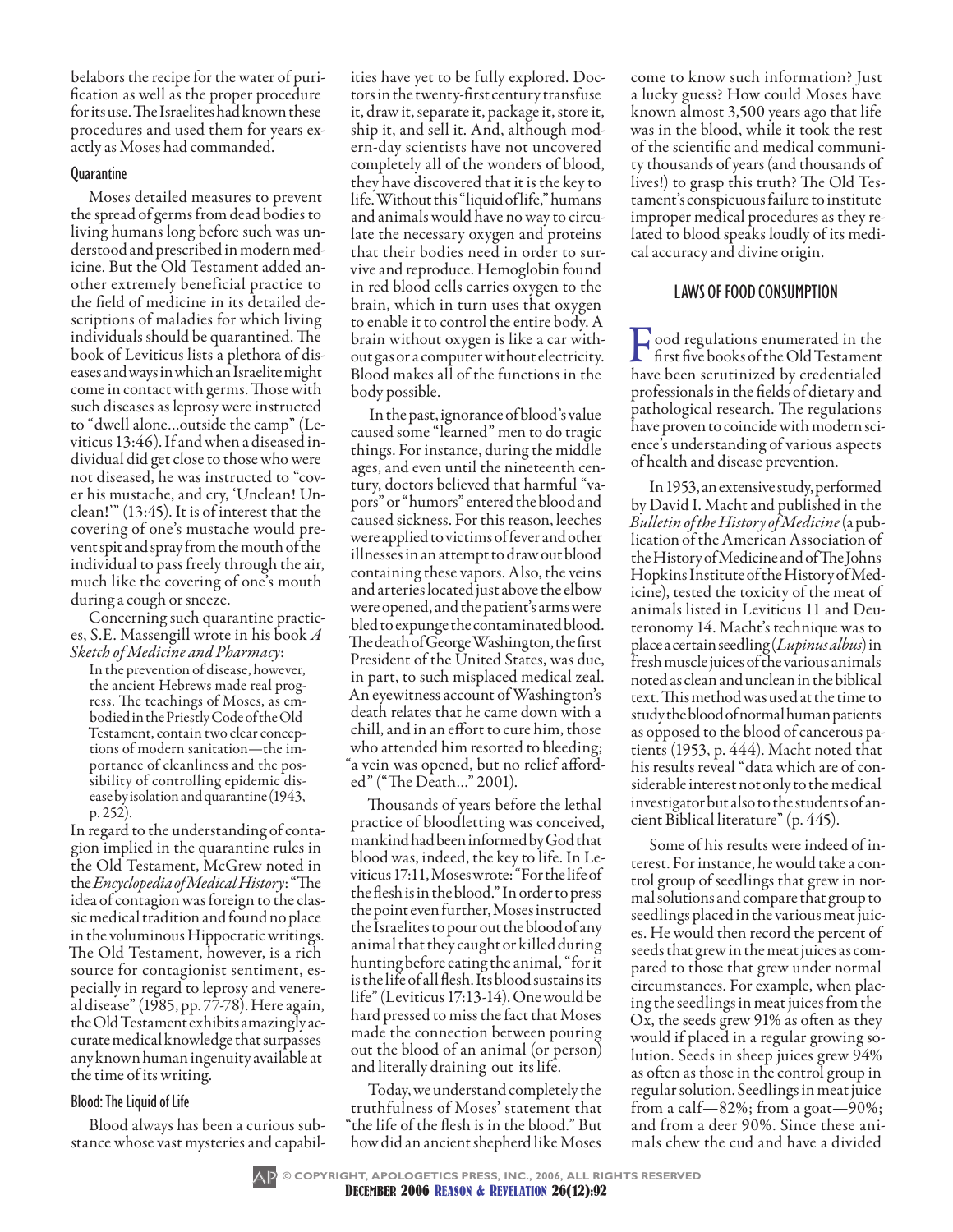# **RESOURCES-FEATURE ARTICLE**

# Politics and Apologetics Press **Dave Miller, Ph.D.**

For over 27 years, Apologetics Press has endeavored to defend the Christian Faith against the challenges of evolutionists, athe-<br>ists, agnostics, humanists, and skeptics. We<br>remain committed to demonstrating the accuracy of the Bible and the truth of the Chris-<br>tian religion. We continue to challenge the false claims of scientists in their rejection of the biblical account of Creation. Apologetics Press is not a political organization and has no interest in becoming one. However, in Sa-<br>tan's perennial ploy to disguise evil and sub-<br>vert people through deceit and calumny, he has managed to politicize moral and spiritu- al issues. More than ever before in American history, fundamental moral/religious issues ing Christians to grapple with the dissonance created by loyalty to political party on the one hand, and loyalty to God on the other. The old adage—"politics and religion don't mix" has become a nonsensical concept as Chris- tians increasingly are being forced to face up to their responsibility to react to the political rality. Specifically, the two premiere moral is-<br>sues that have been politicized are (1) homo-<br>sexuality and the definition of marriage, and (2) the treatment of the unborn via abortion and embryonic stem-cell research. Christians must face the fact that, on these two issues alone, the very survival of America is at stake (see Miller, 2005; Miller, 2006). On these two crucial matters, Apologetics Press must, and will, continue to speak out.

Same-Sex Marriage Assessing the November, 2006 elections from a spiritual/religious perspective cannot help but bring some alarm and sadness. True, seven more states (bringing the total to 26) passed state constitutional amendments that<br>define marriage as a man and a woman (Colorado, Idaho, South Carolina, South Dako-ta, Tennessee, Virginia, and Wisconsin). Sadly, Arizona voters (by a narrow margin—51.4% to 48.6%) failed to pass a marriage protection amendment ("Marriage Protection…," 2006). With elation, Victory, the nation's largest LGBT [Lesbian Gay Bisexual Transgender—DM] political action committee reported: "In 15<br>years, Victory has helped the number of openyears, Victory has helped the number of open-<br>ly LGBT officials grow from 49 to more than<br>350. Roughly 22% of all Americans are rep-<br>resented by an openly LGBT elected official" ("Gay Candidates…," 2006).

One bright spot: When Dr. Frank Kauff- man, assistant professor of social work at Mis- souri State University, demanded that his class sign a letter affirming that homosexuals make healthy foster parents, student Emily Brooker refused. Pronounced in violation of the social workers' code of ethics, she sued the school for violating its own policies regarding freedom ingly, the case was settled when Brooker was

offered a generous settlement (which included free school tuition and living expenses), and professor Kauffman was removed from the classroom ("Missouri State Settles…," 2006). Nevertheless, the war over human sexuality remains at a high pitch.

### Abortion & Embryonic Stem-Cell Research

Those who are making war on the unborn<br>scored unfortunate victories in the recent elec-<br>tion ("Bad Night...," 2006). By a narrow mar-<br>gin, Missourians authorized the legalized kill-<br>ing of human embryos for their stem cell South Dakota, the dignity of the unborn was dashed when citizens failed to uphold a ban egon, teenage girls were given the "right" to have abortions without their parents' knowl- edge or consent. Even now, the U.S. Supreme Court is considering whether to uphold the ban on the unbelievably barbaric procedure of partial-birth abortion.

These events are tragic circumstances for a nation that once openly avowed attachment to God and Christian virtue. The downward spiral into moral depravity stands in such stark contrast to the origins of America. The Found- ers would be horrified. After serving two terms as vice-president alongside President George Washington, on October 11, 1798, the second president of these United States, John Adams, delivered a speech to military officers of the<br>First Brigade of the Third Division of the Militia of Massachusetts: "[W]e have no government armed with power capable of contending with human passions unbridled by morality and religion.... Our Constitution was made only for a moral and religious peo**made only for a moral and religious peo- ple**. It is wholly inadequate to the government of any other" (1854, 9:229). When Christian religion and morality no longer characterize the people and are therefore excluded from the political process, we can fully expect the nation, in time, to collapse.

While the ultimate solution to our nation's woes is recommitment to God and the moral precepts of the Bible, one immediate strategy ought to be that Christians do more to control the political forces that are running amok. In the words of President James A. Garfield:

Now, more than ever before, the people are responsible for the character of their Congress. If that body be ignorant, reckless, and corrupt, it is because the people tolerate ignorance, recklessness, and corrup-<br>tion. If that body be intelligent, brave, and pure, it is because the people demand these high qualities to represent them in the na-<br>tional legislature…. [I]f the next centenni-<br>al does not find us a great nation…it will al does not find us a great nation...it will<br>be because **those who represent the enter-**<br>**prise, the culture, and the morality of the**<br>**nation do not aid in controlling the political forces** (as quoted in Taylor, 1970, p.<br>180, emp. added).<br>On Friday, June 20, 1788, in the Virginia

convention assembled to debate ratification

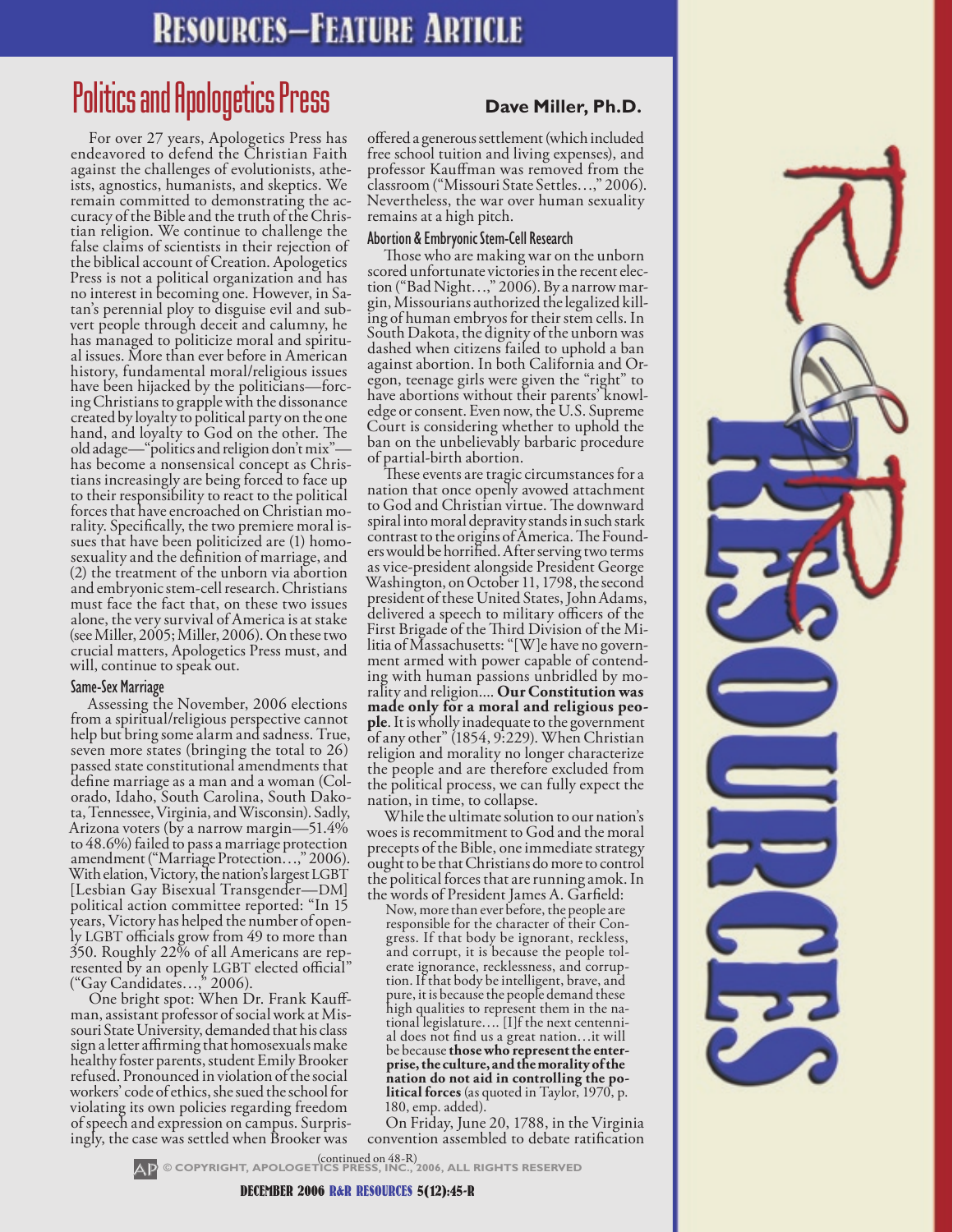

# RESOURCES–FEATURE ARTICLE

of the federal *Constitution*, James Madison reminded his colleagues of the only ultimate safeguard for national preservation: (continued from 45-R)

But I go on this great republican principle, that the people will have virtue and in**the people to select men of virtue and wis-<br><b>dom**. Is there no virtue among us? If there<br>be not, we are in a wretched situation. No theoretical checks, no form of government, can render us secure. To suppose that any form of government will secure liberty or happiness without any virtue in the people, is a chimerical idea. If there be **sufficient** virtue and intelligence in the community, it will be exercised in the selection of these tue, or put confidence in our rulers, but in **the people who are to choose them** (El- liot, 1836, 3:536-537, emp. added).

Judging by the recent nationwide elections, the virtue, intelligence, and wisdom of a siz- able number of Americans has been called into question.

### **REFERENCES**

Adams, John (1854), *The Works of John Adams, Second President of the United States*, ed. Charles Adams (Boston, MA: Little, Brown, and Company).

"Bad Night for Parents and Unborn Children" (2006), Traditional Values Coalition, November 9,

[On-line], URL: http://www.traditionalvalues. org/modules.php?sid=2928.

- Elliot, Jonathan, ed. (1836), *The Debates in the Several State Conventions on the Adoption of*  Jonathan Elliot), [On-line], URL: http://<br>memory.loc.gov/cgi-bin/ampage?collId=lled &fileName=003/lled003.db&recNum=547 &itemLink=r%3Fammem%2Fhlaw%3A@ field%28DOCID%2B@lit%28ed0032%29 %29%230030003&linkText=1.<br>Gay Candidates Win in Record Numbers Across'
- U.S." (2006), Gay & Lesbian Victory Fund,<br>November 8, [On-line], URL: http://www. November 8, [On-line], URL: http://www. victoryfund.org/index.php?src=news&prid= 183&category=News%20Releases.
- "Marriage Protection Amendments Win In 7 Of 8 States" (2006), Traditional Values Coalition, traditionalvalues.org/modules.php?sid=2929.<br>Miller, Dave (2005), "Is America's Iniquity Full?"
- Apologetics Press, [On-line], URL: http://www.
- apologeticspress.org/articles/305.<br>Miller, Dave (2006), "Destruction of Marriage<br>Equals Destruction of America," Apologetics Press, [On-line], URL: http://www.apologet- icspress.org/articles/3105.
- (2006), Missouri State University Office of University Communications, November 8, [On-line], URL: http://www.news.missouristate. edu/releases/27833.htm.
- Taylor, John (1970), *Garfield of Ohio: The Available Man* (New York: W.W. Norton).

## uestion & Answer

On the evening before His cruci-<br>fixion, Jesus met with His disci-<br>ples in Jerusalem to eat the Pass-<br>over meal. According to John's gospel account, "Satan entered" Judas **during** the meal (13:27). Luke, however, recorded that "Satan entered Judas" **prior** to the Passover meal (22:1-7). Is

this a contradiction?<br>If the Bible writers had indiand that Satan only entered<br>Iudas once during his lifetime,<br>and that occasion was mentioned in the Bi-Judas once during his lifetime, ble as being at two different times, then skep-<br>tics would have a reasonable argument. The truth is, however, Satan easily could have en- tered Judas more than once, just as evil spirits and demons entered people in the past multi- ple times. [NOTE: We are not informed exact- ly what is meant by Satan "entering" Judas. It could simply mean that Satan had a strong in- fluence on Judas and filled his heart with evil passions, similar to how he "filled" Ananias' heart to lie to the Holy Spirit—Acts 5:3.]

The Old Testament reveals that King Saul was overcome with an "evil spirit" at various times throughout his reign. After Samuel anointed David to be the future king of Isra- el, "the Spirit of the Lord departed from Saul, and an evil spirit from the Lord terrorized him" vid's battle with Goliath, "an evil spirit from

God came mightily upon Saul, and he raved in the midst of the house" (1 Samuel 18:10, NASB; cf. 19:9). Also, "**[w]henever** the evil spirit from God came to Saul, David would take the harp and play it with his hand; and Saul would be refreshed and be well, and **the evil spirit would depart from him**" (1 Samuel 16:23, NASB, emp. added).

If an evil spirit could "come upon Saul" and "depart from him" at various times throughout his reign, and if, as Jesus indicated in the first century, unclean spirits or demons could go in and out of someone (Luke 11:24-26), then it is logical to conclude that Satan could have "entered" and "departed" from Judas on more than one occasion. In fact, that is exactly what happened. Prior to John's mention of Satan entering Judas, he noted how the devil had "**already** put it into the heart of Judas Iscariot, Simon's son, to betray Him [Jesus]" (John 13:2, emp. added). Luke explained how, **prior** to the Passover meal, Judas met with Jesus' enemies and made an agreement with them to betray Jesus at some secluded location (22:1- 7). **Later**, during the Passover meal, "Satan entered Judas" **again** (John 13:27).

There is no contradiction here, just accounts of two different occasions when Satan entered Judas.





**© COPYRIGHT, APOLOGETICS PRESS, INC., 2006, ALL RIGHTS RESERVED**

December 2006 R&R Resources 5(12):48-R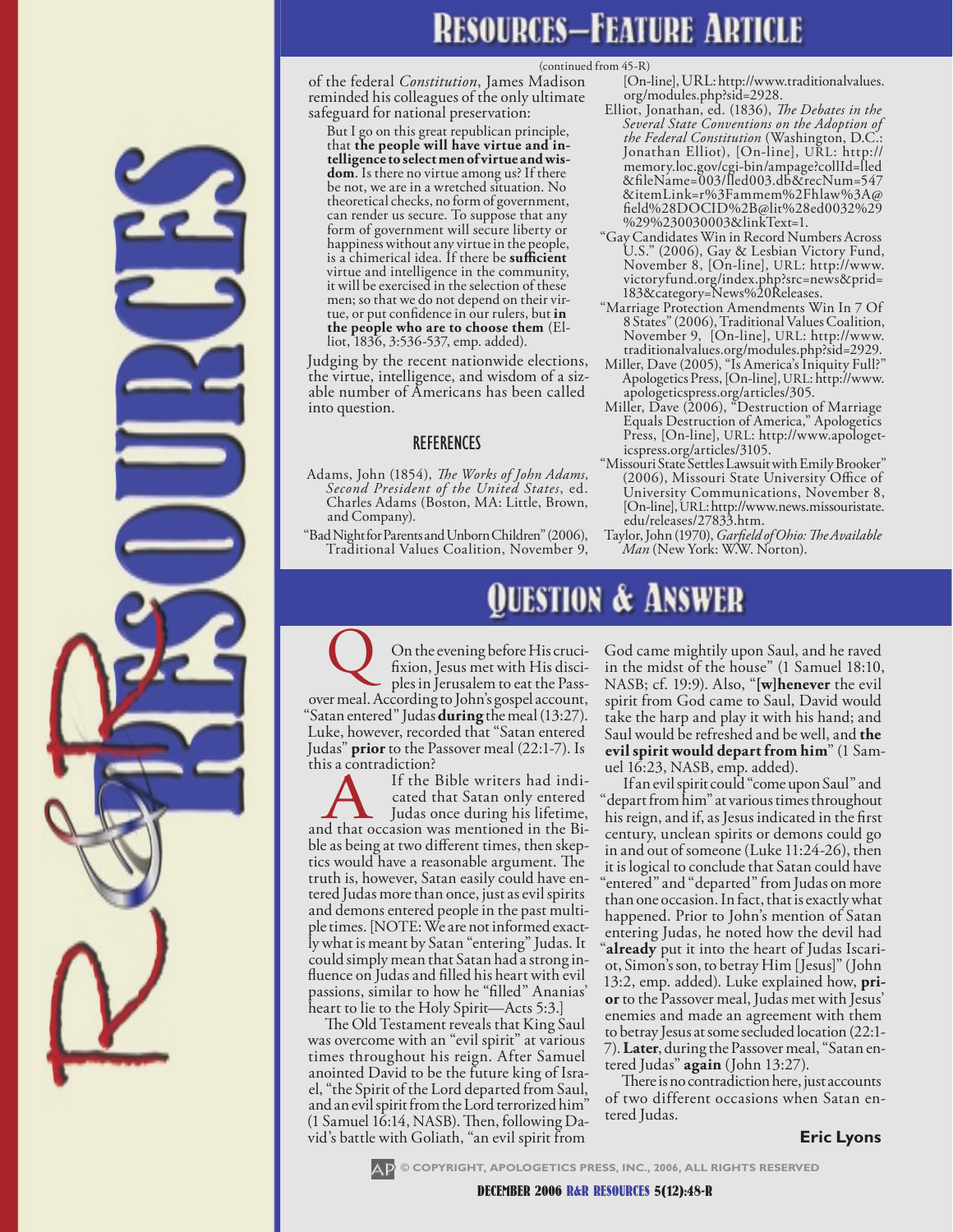hoof, they were listed as clean in Leviticus 11 and Deuteronomy 14:

Now the Lord spoke to Moses and Aaron, saying to them, "Speak to the children of Israel, saying, 'These are the animals which you may eat among all the animals that are on the earth: Among the animals, whatever divides the hoof, having cloven hooves and chewing the cud—that you may eat'" (Leviticus 11:1-3)

When several unclean animals were studied, however, they showed significantly higher levels of toxicity and much lower levels of seedling growth. Seedlings in meat juice from pigs grew only 54% as often as the control group under normal growing conditions; Rabbit—49%; camel—41%; and horse 39%; These results for larger mammals verified that the biblical division between clean and unclean tend to be related to the toxicity of the juices of such animals.

Macht did similar research on birds, in which he found that extracts from biblical clean birds such as the pigeon and quail grew his seedlings 93% and 89%, while those from unclean birds such as the Red-tail hawk (36%) and owl (62%) were much more toxic. As Moses said: "And these you shall regard as an abomination among the birds; they shall not be eaten, they are an abomination: the eagle, the vulture, the buzzard, the kite, and the falcon after its kind; every raven after its kind, the ostrich, the short-eared owl, the sea gull, and the hawk after its kind" (Leviticus 11:13-19). Other studies included several different kinds of fish. The biblical regulation for eating fish was that the Israelites could eat any fish that had fins and scales (Deuteronomy 14:9). Those water-living creatures that did not possess fins and scales were not to be eaten (14:10). In regard to his study on the toxicity of fish, Macht wrote:

Of special interest were experiments made with muscle juices and also blood solutions obtained from many species of fishes. Fifty-four species of fishes were so far studied in regard to toxicity of meat extracts. It was found that the muscle extracts of those fishes which possess scales and fins were practically non-toxic [Herring—100%; Pike—98%; Shad—100%—KB], while muscle extracts from fishes without scales and fins were highly toxic for the growth of Lupinus albus seedlings (pp. 446-448).

Macht's study, even after more than five decades, continues to remain of great interest. His rigorous research led him to conclude:

The observations described above corroborate the impression repeatedly made on the author in investigations as a physician (M.D. Johns Hopkins, 1906), as an experimental biologist (Member of Society for Experimental Biology and Medicine), and as Doctor of Hebrew Literature (Yeshiva University, 1928) that all allusions of the Book of Books, to nature, natural phenomena, and natural history, whether in the form of factual statements or in the form of metaphors, similes, parables, allegories, or other tropes are correct either literally or figuratively…. Such being the extraordinary concordance between the data of the Scriptures and many of the modern and even most recent discoveries in both the biological and physico-chemical sciences, every serious student of the Bible will, I believe, endorse the assertion of Sir Isaac Newton, that "The Scriptures of God are the most sublime philosophy. I find more such marks of authenticity in the Bible than in profane history anywhere" (p. 449).

The findings of Dr. Macht certainly aid in the defense of the Bible's inspiration and remarkably accurate medical procedures as far back as the time of Moses. But the value and uniqueness of the food regulations in the Old Testament are not lost on professionals from other fields of study. The eminent archaeologist, W.F. Albright, in comparing the list of clean and unclean animals detailed in the Pentateuch, noted that in other ancient civilizations, "we find no classifications as logical as this in any of the elaborate cuneiform list of fauna or ritual taboos" (1968, p. 180).

### Case in Point: Pork Consumption

One of the most well-known Old Testament food regulations is the prohibition of pork consumption: "The swine, though it divides the hoof, having cloven hooves, yet does not chew the cud, is unclean to you. Their flesh you shall not eat, and their carcasses you shall not touch. They are unclean to you" (Leviticus 11:7). Under close scrutiny, this prohibition exemplifies the value of the biblical laws regarding clean and unclean animals. During the days of Moses, proper food preparation and cooking conditions did not always exist. In fact, the general knowledge of the need to separate certain uncooked foods, especially meats, during preparation from other foods was virtually nonexistent. Certain meats, if contacted raw or under-cooked, have immense potential to carry parasites and other harmful

bacteria that can infect the consumer (in this case, humans).

Due to the fact that pigs are scavengers and will eat practically anything, they often consume parasites and bacteria when they eat the carcasses of dead animals. These parasites and bacteria can, and often do, take up residence in the pigs' muscle tissue. Fully cooking the meat can kill these harmful organisms, but failure to cook the meat completely can cause numerous detrimental effects. R.K. Harrison listed several diseases or other health maladies that can occur due to the ingestion of improperly cooked pork. He noted that pigs often are the host of the tapeworm *Taenia solium*. Infection by this parasite can cause small tumors to arise throughout the body, including on the skin, eyes, and muscles. Furthermore, these tumors can affect the brain and cause epileptic convulsions. Additionally, humans can develop trichaniasis (*trichinosis spiralis*) infestation from eating undercooked meat, as well as tape worm infestation known as *Echiococcus granulosus* from water polluted by pigs. Further, pigs can pass on the microorganisms that cause toxoplamosis, a disease affecting the nervous system (Harrison, 1982, p. 644).

Due to a much more exhaustive body of knowledge concerning parasites and pathogens, modern readers are increasingly attuned to the dangers of consuming raw or undercooked pork. In fact, most pork bought in grocery stores contains nitrates that have been injected into the meat to hinder the growth of harmful microorganisms. But Moses and the Israelites did not have access to such modern knowledge. How is it that the food regulations recorded by Moses over 3,000 years ago contain such an accurate understanding of disease control? Albright noted along these lines: "Thanks to the dietary and hygienic regulations of Mosaic law…subsequent history has been marked by a tremendous advantage in this respect held by Jews over all other comparable ethnic and religious groups" (Albright, p. 181).

### Chewing the Fat

In our modern society, it seems like all a company has to do in order to sell a new butter spread, oil, hamburger, or pizza is to apply a sticker on the package that says "low fat" or "low in saturated fat." If you are like many others, you are confused by all the terms, such as good cholesterol, bad cholesterol, polyunsat-

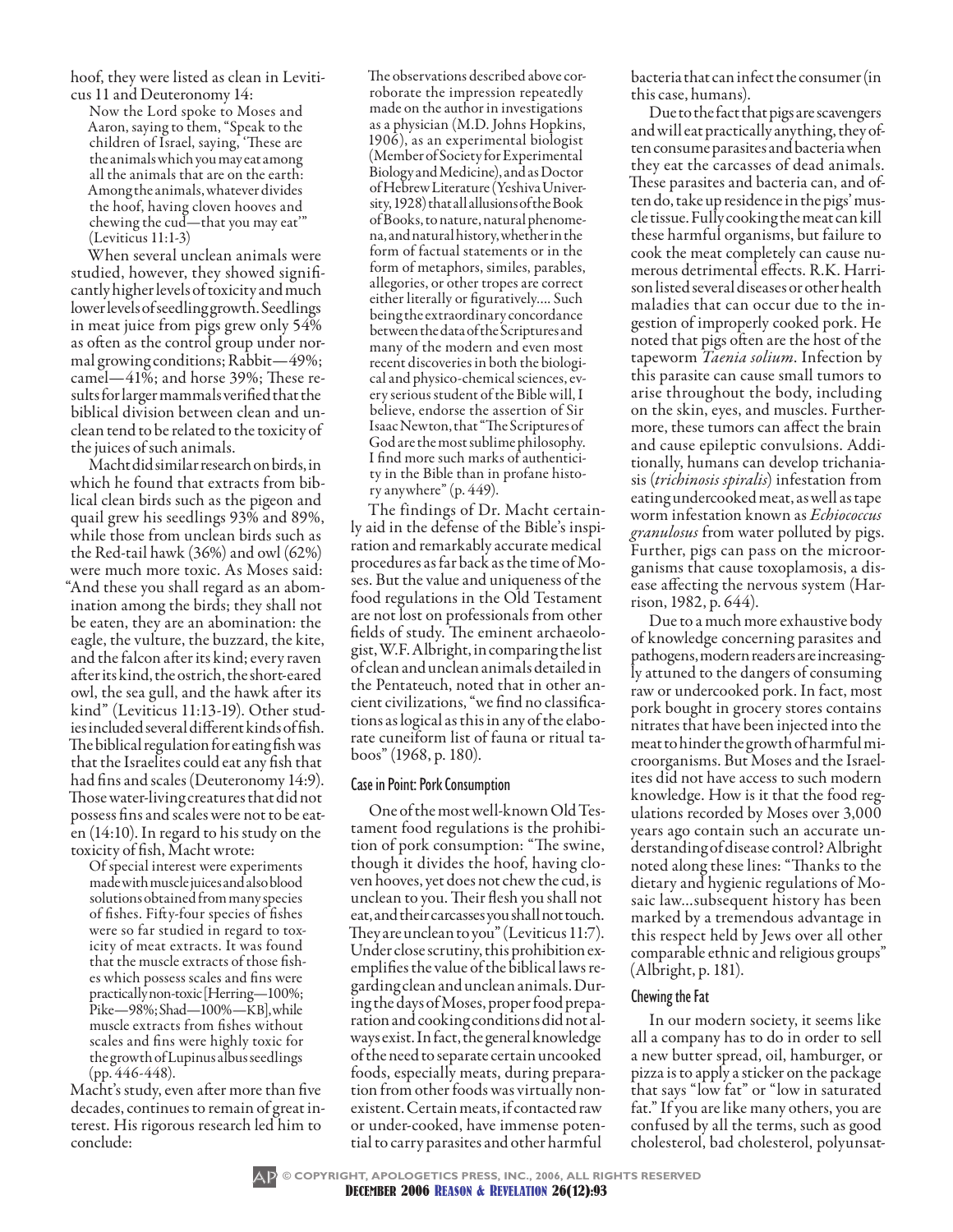urated fat, saturated fat, hydrogenated vegetable oil, partially hydrogenated oil, and trans fatty acids. However, one thing that we all are pretty sure about is the fact that certain fats can harm our bodies if consumed in large quantities. On October 31, 2000, the American Heart Association issued a statement detailing what a proper, healthy diet should involve. Dr. Ronald Krauss, the principal author of the guidelines, stated: "Americans still need to limit saturated fats and cholesterol" ("New Dietary…," 2000).

What is saturated fat, you might ask? Most nutrition and diet sources define saturated fat in terms similar to the following: "the least healthy of all fats/lipids. Common sources of saturated fat include animal fats, butter, lard, red meat, cheese, cream and milk…. Saturated fat is solid at room temperature" (Collins, 2002). What could too much of this kind of fat do to your body? It could cause your arteries to clog, lead to obesity, give you serious heart problems, raise your cholesterol, and the list goes on.

Only recently, within the last few decades, have we Americans become acutely aware of the dangers of certain types of fat. We hear stories from by-gone years about our great-grandfathers literally chewing animal fat on the porch, our grandmothers cooking most everything with lard, and heaps of bacon being served up every morning for breakfast. Widespread knowledge of the hazards of fat is relatively novel to our society. Not until 1912 did experiments by the Russian scientist Nikolai Anichov, on the effects of feed-

ing rabbits doses of animal fat, link fat intake to hardening of the arteries. In fact, even though there is some debate over the causative factors in his experiments, his name appears on many lists of the top ten medical discoveries of all time (see "Historical Chronology…," n.d.).

But long before we were diagnosing heart disease, high cholesterol, and monitoring fat intake, God saw to it that the children of Israel had regulations to insure that they did not fall prey to the diseases that ravaged the land in their day (and ours). In Leviticus 3, after Moses detailed what the Israelites were supposed to do with fat around the tail of a lamb, the fat attached to the liver of the sacrifice, and the fat above the kidneys, He wrote: "This shall be a perpetual statute throughout your generations in all your dwellings: you shall eat neither fat nor blood" (v. 17, emp. added). It is nothing short of amazing that in approximately 1500 B.C., hundreds of years before any scholarly dietary research ever connected fat with heart problems, God implemented a nationwide diet that would lessen the Israelites' chances of high cholesterol, heart attacks, obesity, and a host of other adverse health problems.

### Circumcision

The book of Genesis relates that God<br>chose Abraham and his descendants<br>tehes "grecial" people who were get aport to be a "special" people who were set apart from all other nations. The covenant that God made with Abraham included a physical "sign" that was to be implemented in

| <b>SPEAKING SCHEDULES</b>  |                   |                    |
|----------------------------|-------------------|--------------------|
| <b>Kyle Butt</b>           |                   |                    |
| December 1-3               | Gainesville, GA   | $(770)$ 536-4284   |
| December 28-29             | Huntsville, AL    | $(205) 833 - 1400$ |
| January 20                 | Leeds. AL         | $(205)$ 699-2447   |
| <b>Eric Lyons</b>          |                   |                    |
| December 1-3               | Steele, MO        | $(573) 695 - 2470$ |
| January 19-21              | Rockwood, TN      | $(865)$ 354-0855   |
| <b>Dave Miller</b>         |                   |                    |
| December 3, 10, 17, 24, 31 | Columbiana, AL    | $(205)$ 669-0244   |
| January 19-21              | Fredricksburg, TX | (830) 997-4632     |
| January 24                 | Dalton, GA        | $(706) 537 - 3143$ |

all future generations of Abraham's descendants. According to the text, God said:

He who is eight days old among you shall be circumcised, every male child in your generations, he who is born in your house or bought with money from any foreigner who is not your descendant. He who is born in your house and he who is bought with your money must be circumcised, and My covenant shall be in your flesh for an everlasting covenant. And the uncircumcised male child, who is not circumcised in the flesh of his foreskin, that person shall be cut off from his people; he has broken My covenant (Genesis 17:12).

Thus, the covenant between God and Abraham and his offspring was to be indelibly marked in the flesh of every male child.

The inclusion of this surgical practice provides another excellent example of the medical acumen of the biblical text. Two significant aspects of biblical circumcision need to be noted. First, circumcision can lessen the chances of getting certain diseases and infections. Pediatrician Dorothy Greenbaum noted in regard to the health benefits of circumcision: "Medically, circumcision is healthful because it substantially reduces the incidence of urinary tract infection in boys, especially those under one year of age. Some studies cited in the pediatric policy statement report 10 to 20 times more urinary tract infection in uncircumcised compared with circumcised boys" (2006). She further noted that sexually transmitted diseases are passed more readily among men who have not been circumcised (2006). In addition, circumcision virtually eliminates the chance of penile cancer. In an article titled "Benefits of Circumcision," Morris noted: "Neonatal circumcision virtually abolishes the risk [of penile cancer—KB]" and "penile cancer occurs almost entirely in uncircumcised men" (2006). [NOTE: Morris' work is of particular interest due to the fact that it has an evolutionary bias and was in no way written to buttress belief in the biblical record.]

 Not only can a litany of health benefits be amassed to encourage the practice of infant circumcision, but the day on which the biblical record commands the practice to be implemented is of extreme importance as well. The encyclopedic work *Holt Pediatrics* remains one of the most influential works ever written about child care, pediatric disease, and other health concerns as they re-

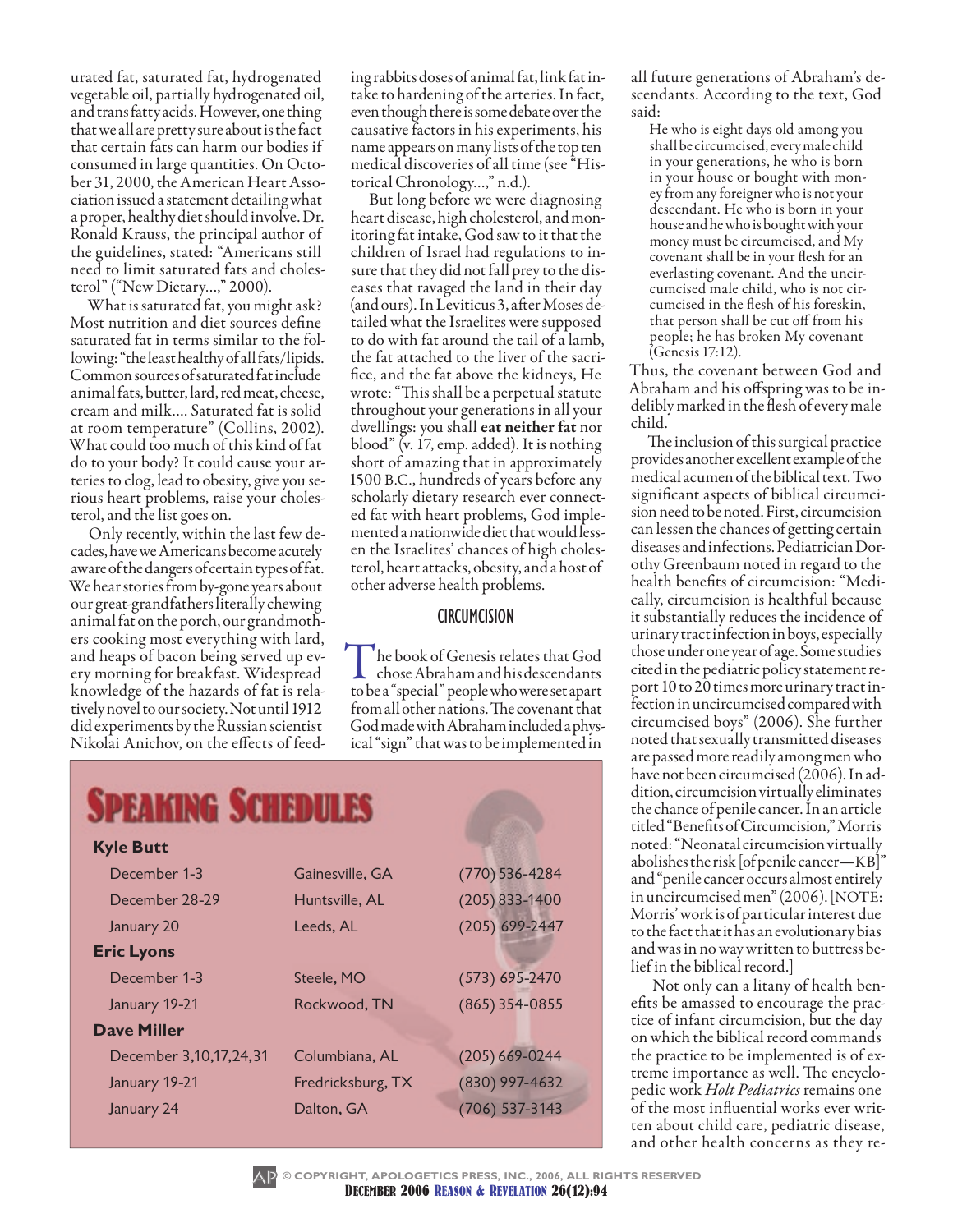late to children. First written in 1896 by L. Emmet Holt, Jr., and going through several revisions until the year 1953, the nearly 1,500-page work is a master compilation of the "modern" medicine of its day. One section, starting on page 125 of the twelfth edition, is titled "Hemorrhagic Disease of the Newborn." The information included in the section details the occurrence of occasional spontaneous bleeding among newborns that can sometimes cause severe damage to major organs (such as the brain), and even cause death. In the discussion pertaining to the reasons for such bleeding, the authors note that the excessive bleeding is primarily caused by a decreased level of prothrombin, which in turn is caused by insufficient levels of vitamin K. The text also notes that children's susceptibility is "peculiar" (meaning "higher") "between the second and fifth days of life" (Holt and McIntosh, 1953, p. 126).

In chart form, *Holt Pediatrics* illustrates that the percent of available prothrombin in a newborn dips from about 90% of normal on its day of birth to about 35% on its third day of life outside the womb. After the third day, the available prothrombin begins to climb. By the eighth day of the child's life, the available prothrombin level is at approximately 110% of normal, about 20% more than it was on the first day, and about 10% more than it will be during subsequent days and years of its life. Such data prove that the eighth day is the perfect day on which to perform a major surgery such as circumcision.

How did Moses know such detailed data about newborn hemorrhaging? Some have suggested that the early Hebrews carried out extensive observations on newborns to determine the perfect day for surgery. But such an idea has little merit. McMillen and Stern noted:

Modern medical textbooks sometimes suggest that the Hebrews conducted careful observations of bleeding tendencies. Yet what is the evidence? Severe bleeding occurs at most in only 1 out of 200 babies. Determining the safest day for circumcision would have required careful experiments, observing thousands of circumcisions. Could Abraham (a primitive, desert-dwelling nomad) have done that? (2000, p. 84).

In fact, such amazing medical accuracy cannot be accounted for on the basis of human ingenuity in the ancient world. If circumcision was the only example of such accuracy, and the Hebrew writings were

laced with incorrect, detrimental medical prescriptions, such an explanation might be plausible. But the fact is the entire Old Testament contains medical practices that would still be useful in third world countries, without a hint of error in regard to a single prescription. Divine guidance remains the only reasonable explanation. Moses stated this basic premise when he said to the ancient Israelites:

Surely I have taught you statutes and judgments, just as the Lord my God commanded me, that you should act according to them in the land which you go to possess. Therefore be careful to observe them; for this is your wisdom and your understanding in the sight of the peoples who will hear all these statutes, and say, "Surely this great nation is a wise and understanding people" (Deuteronomy 4:5- 6, emp. added).

Even Moses acknowledged that no mere human contrivance could have formulated the perfectly accurate medical procedures contained in the Old Testament. So advanced were these prescriptions, that if the Israelites kept the commandments, other nations would attribute to them wisdom beyond human invention.

### Conclusion

 $\Gamma$  ntire books could be written on the Old Testament's amazing medical accuracy. Medical doctors such as Mc-Millen and Stern have done just that in their extremely interesting volume *None of These Diseases*. Many physicians who have compared Moses' medical instructions to effective modern methods have come to realize the astonishing value and insight of the Old Testament text. As Dr. Macht once wrote: "Every word in the Hebrew Scriptures is well chosen and carries valuable knowledge and deep significance" (1953, p. 450). Such is certainly the case in regard to the medical practices listed in its pages. Indeed, the accurate medical practices, prescribed thousands of years before their significance was completely understood, provide excellent evidence for the divine inspiration of the Bible.

### **REFERENCES**

- Albright, W.F. (1968), *Yahweh and the Gods of Canaan* (Garden City, NY: Doubleday).
- Bryan, Cyril (1930), *Ancient Egyptian Medicine: The Papyrus Ebers* (Chicago, IL: Ares Publishers).
- Collins, Anne (2002), "What is Saturated Fat?" [On-line], URL: http://www.annecollins. com/dieting/saturated-fat.htm.
- "The Death of George Washington, 1799," (2001), EyeWitness to History, [On-line], URL: http://www.eyewitnesstohistory. com/washington.htm.
- Frey, Rebecca J. (no date), "Thuja," [On-line], URL: http://health.enotes.com/alternative-medicine-encyclopedia/thuja.
- Greenbaum, Dorothy (2006), "Say 'Yes' to Circumcision," [On-line], URL: http://www.beliefnet.com/story/8/ story\_813\_1.html.
- Harrison, R.K. (1982), "Heal," *International Standard Bible Encyclopedia*, ed. Geoffrey W. Bromiley (Grand Rapids, MI: Eerdmans), revised edition.
- Herodotus, (1972 reprint), *The Histories*, trans. Aubrey De Sẻlincourt (London: Penguin).
- "Historical Chronology of Significant Medical and Sanitary Engineering Discoveries" (no date), from Gerald Friedland and Meyer Friedman (1998), *Medicine's Ten Greatest Discoveries* (New Haven, CT: Yale University Press), [On-line], URL: http://bridge.ecn.purdue.edu/~piwc/ w3-history/discoveries/med-env-engdiscoveries.html.
- Holt, L.E. and R. McIntosh (1953), *Holt Pediatrics* (New York: Appleton-Century-Crofts), twelfth edition.
- "Hyssop" (no date), [On-line], URL: http:// www.taoherbfarm.com/herbs/herbs/hyssop.htm.
- Lyons, Eric and Zach Smith (2003), "Mosaic Authorship of the Pentateuch—Tried and True" *Reason & Revelation*, 23:1-7, January.
- Macht, David I. (1953), "An Experimental Pharmacological Appreciation of Leviticus XI and Deuteronomy XIV," *Bulletin of the History of Medicine*, 27[5]:444-450, September-October.
- Massengill, S.E. (1943), *A Sketch of Medicine*  and Pharmacy (Bristol, TN: S.E. Massengill).
- McGrew, Roderick (1985), *Encyclopedia of Medical History* (London: Macmillan).
- McMillen, S.I. and David Stern (2000), *None of These Diseases* (Grand Rapids, MI: Revell), third edition.
- Morris, Brian (2006), "Benefits of Circumcision," [On-line], URL: http:// www.circinfo.net/#why.
- "New Dietary Guidelines from the American Heart Association," (2000), [On-line], URL: http://healthlink.mcw.edu/article/ 972602194.html.
- Nuland, Sherwin B. (2003), *The Doctor's Plague* (New York, NY: Atlas Books).
- "Soapmaking" (no date), [On-line], URL: http://www.itdg.org/docs/technical\_information\_service/soapmaking.pdf.
- "Spa Essential Oils" (2005), [On-line], URL: http://www.mysticthai.com/spa/essential\_oil.asp.